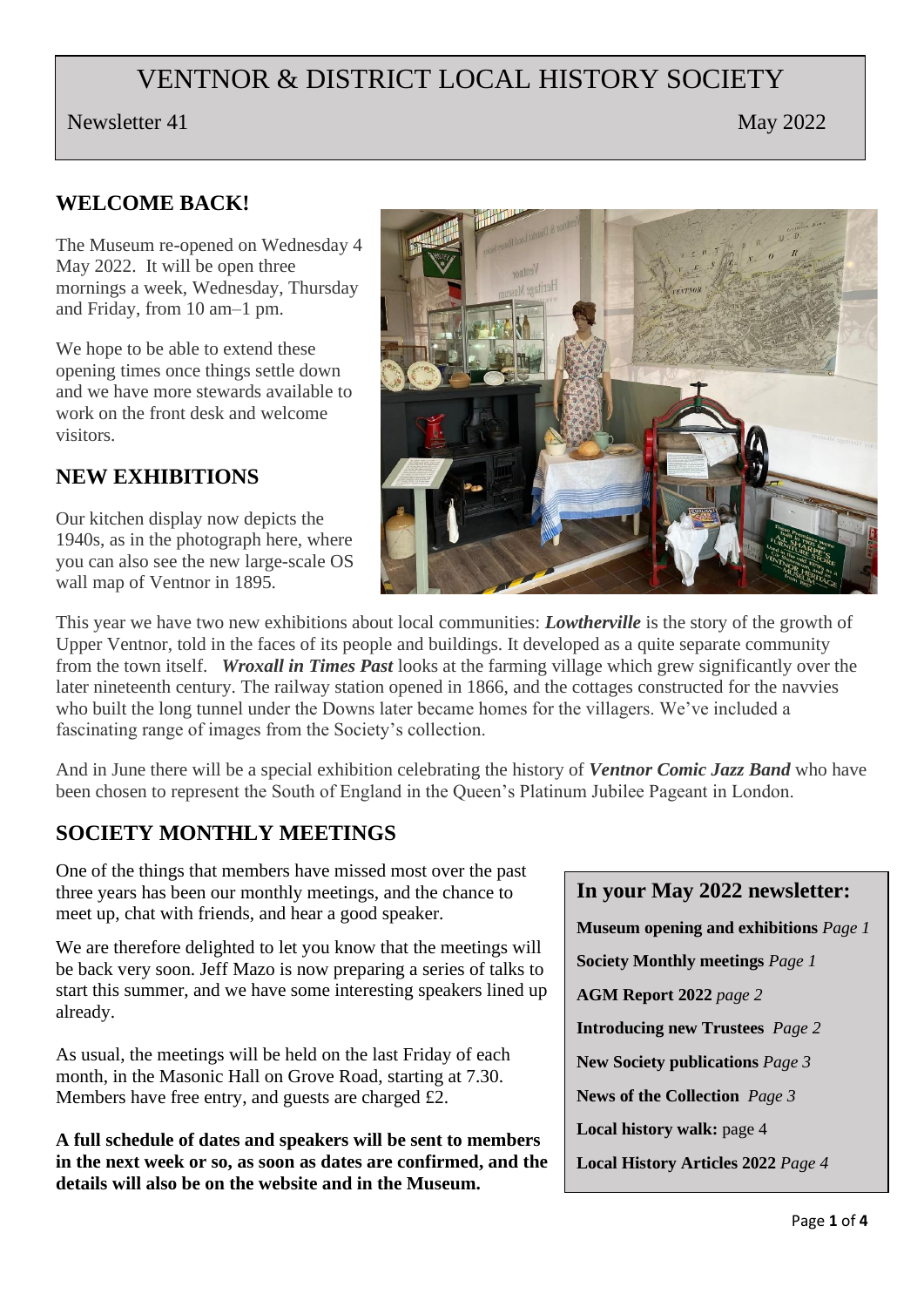# **REPORT: SOCIETY AGM HELD ON 4 APRIL 2022**

The Chair, Leigh Geddes, welcomed more than 40 members to the meeting, our first face to face meeting for more than two years, and thanked everyone for what had been achieved since last the last meeting.

She paid tribute to some old friends. *Margaret Davison* died unexpectedly early this year; a Steward and Trustee for many years, she will be missed by many members who knew her. *Richard Downing* has suffered a stroke and he is in residential care, and his presence will also be sadly missed; he produced the Ventnor Town Trail boards, led guided walks, and was a Steward for many years,

Three Trustees were not standing again this year, and were thanked for their contribution to the work of the Society: *Les Matravers* developed Ventnor and District Heritage Facebook Group, giving the Society a social media presence for the first time; *Linda Chester* had looked after the volunteers, co-ordinated our Stewards and run the museum shop; and *Yvonne Hardy*, who retired at Christmas, had been our Treasurer for the last 16 years, and central to running the Society - applying for grants, looking after the Museum building and its day-to-day management, and fielding emergencies – we owe her profound thanks, and she has accepted life membership of the Society.

Keeping the Society running during the Covid pandemic had not been easy, but we were proud to have been able to welcome visitors safely to the Museum, while also making real progress in digitizing our photographic records by working at home, with over 4,000 images now available to researchers and visitors to the Museum, and publishing three new books, producing our weekly wide-ranging local history articles and answering research enquiries by email through thick and thin, and giving a student placement last summer to Gemma Jones, an MA student from Winchester University.

In conclusion, the Chair stressed that our priorities were now to welcome visitors back into the Museum in May and to resume our Monthly Meetings which have been sorely missed. The biggest challenge for the coming year would be to cherish our volunteers and find more people who want to join in. Everything we do depends on the presence of willing and able volunteers, and however fine our ideas and plans, we can only achieve them if good people make them a reality.

The meeting concluded with a slideshow of the history of Ventnor Cascade, drawn from material Jeff Mazo has provided for an information board which the Town Council are preparing.

*Society Trustees elected for 2022:* Leigh Geddes (Chair), Janet Griffin (Deputy Chair), Paul Kingswell (Treasurer), Jeff Mazo (Secretary), John Carter, Nigel Slater, and Lesley Telford.

## **INTRODUCING TWO NEW TRUSTEES**





**Paul Kingswell** Paul lives in Whitwell. For several years a member of the Society, he joined as a Trustee in 2021. He has a keen interest in all things historical relating to the Isle of Wight and the Ventnor area in particular as a result of the family connection over several generations, and is a passionate collector of Isle of Wight postcards and vintage photographs.



**Nigel Slater-Bishop** Nigel is the Business Development Officer for Ventnor Town Council. He is interested in the history of our town, and in how the Society and Heritage Centre can develop their contribution to the life of Ventnor.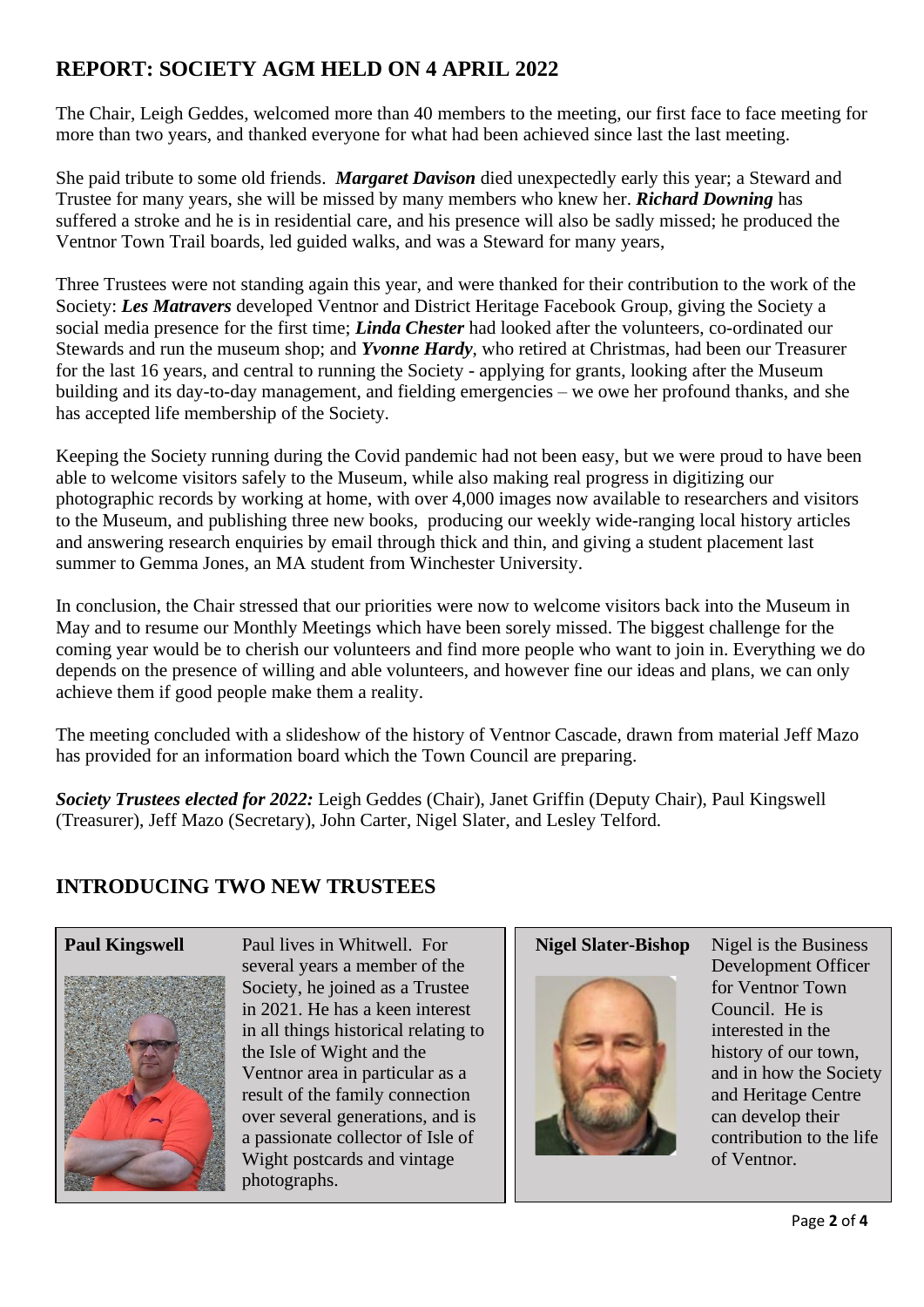#### **SOCIETY COLLECTION NEWS**

The Review Committee is meeting again after being unable to convene during the pandemic and there have been two meetings already this year. Paul Kingswell has joined the Committee, bringing his knowledge of Whitwell and of postcards,

It is always interesting to see the donations that are brought in by the public, and these are two that arrived recently.

In 2021 we were contacted by a collector who had acquired a copy of the Ventnor Radar Station Logbook for 17 May to 12 June 1944, but was having trouble interpreting some of the handwriting in the logbook. We put him in touch with Delia Studt, who had transcribed Mark Norman's diaries for us, and he has now presented us with a facsimile of the logbook, which contains a copy of each original page, with a transcript of the notes included opposite. It really is a fascinating record, including D-Day itself, with the supervisor trying to piece together what was happening.

The second surprise offering was a collection of material relating to Ventnor Racing Pigeon Club, an organisation we had no information about – we'd be interested to hear if anyone else has any knowledge of it.

#### **SOCIETY PUBLICATIONS**

We were able to continue working on Society publications during the pandemic, and over the past two years have produced three titles, including our long awaited photo book, *Ventnor & the Undercliff – In Search of Lost Time* (2020), and *Ventnor – A Brief History* (2021) an introduction to the history of our area, with a map of the town and double page spreads on vanished pieces of history like Steephill Castle, Ventnor Pier, the Royal National Hospital and the railway stations. We also produced a Society Calendar each year – another new venture for us!

We have several publications planned for the next two years, including a new booklet on *Lowtherville* being prepared by Colin Beavis, based on Fay Brown's 'Up Shute' booklets, but with improved illustrations, and an updated *History of St Catherine's School*, again using additional photographs from our Collection.

Our most recent publication is an expanded edition of *It used to be like this* by George Roland Haynes, now including more than 40 additional photographs.

Born in Castle Haven in 1906, Haynes wrote: *Already the lifestyle of my childhood is beyond the grasp of the young people of today. I have written all that I thought should be recorded before it is completely forgotten, about things that are now totally gone.* He depicts a community where most employment came from the big houses of the Undercliff, describing in detail the craft and skills involved in fishing and farming almost unchanged since the 1800s. With quiet good humour he remembers the ordinary events as well as the excitements: home life with the weekly drudgery of washday, a childhood spent roaming the Undercliff, and the many shipwrecks off that dangerous coast with strange cargos washed up on the shore and many lives lost. *[52 pages; 48 black and white photographs; £8.50]*